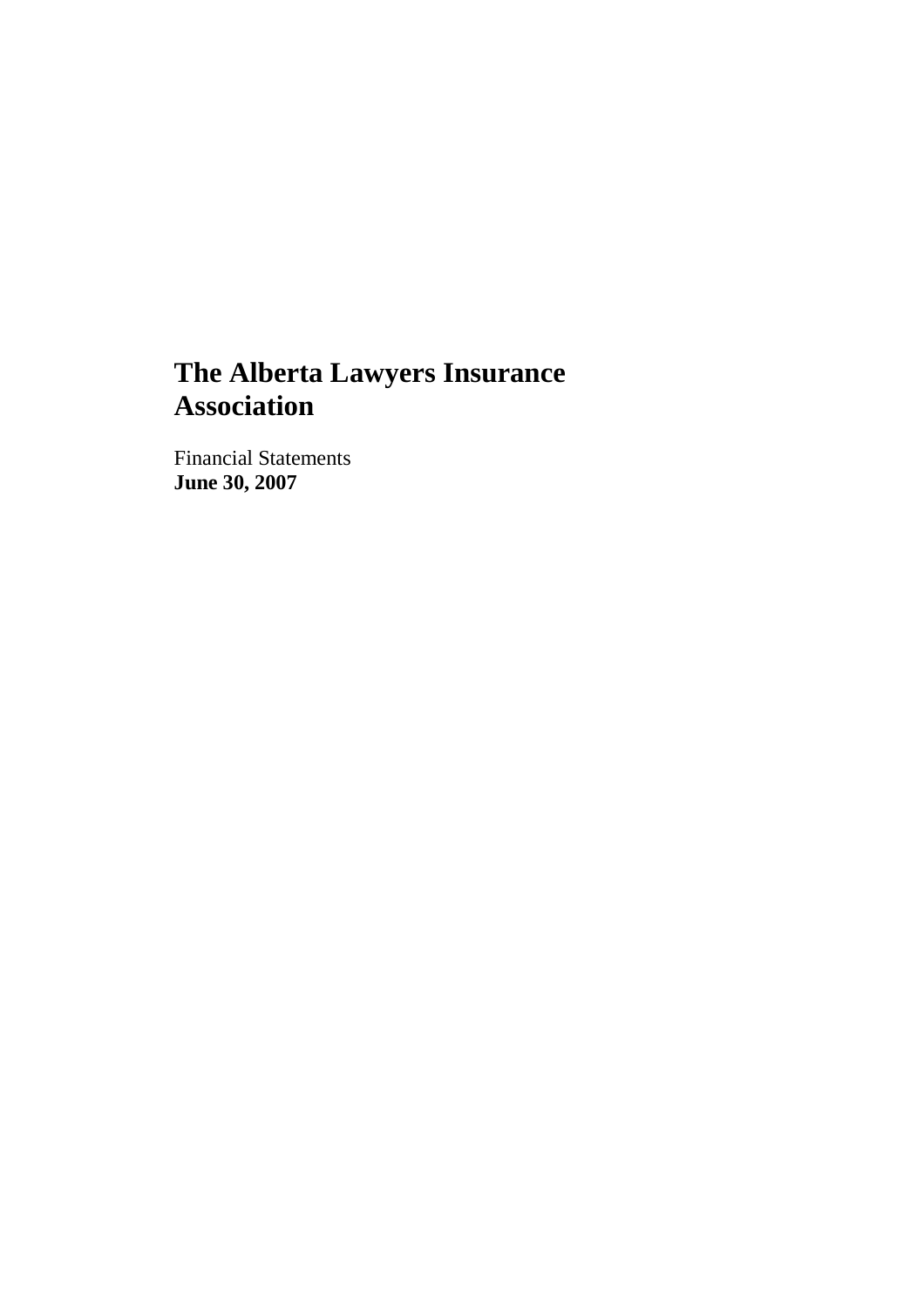# **PRICEWATERHOUSE COPERS**

**PricewaterhouseCoopers LLP Chartered Accountants** 111 5 Avenue SW, Suite 3100 Calgary, Alberta Canada T2P 5L3 Telephone +1 (403) 509 7500 Facsimile +1 (403) 781 1825

December 6, 2007

**Auditors' Report**

**To the Directors of The Alberta Lawyers Insurance Association**

We have audited the balance sheet of **The Alberta Lawyers Insurance Association** as at June 30, 2007 and the statements of revenue, expenses and net assets and cash flows for the year then ended. These financial statements are the responsibility of the Association's management. Our responsibility is to express an opinion on these financial statements based on our audit.

We conducted our audit in accordance with Canadian generally accepted auditing standards. Those standards require that we plan and perform an audit to obtain reasonable assurance whether the financial statements are free of material misstatement. An audit includes examining, on a test basis, evidence supporting the amounts and disclosures in the financial statements. An audit also includes assessing the accounting principles used and significant estimates made by management, as well as evaluating the overall financial statement presentation.

In our opinion, these financial statements present fairly, in all material respects, the financial position of the Association as at June 30, 2007 and the results of its operations and its cash flows for the year then ended in accordance with Canadian generally accepted accounting principles.

Pricewaterhouse Coopers LLP

**Chartered Accountants**

PricewaterhouseCoopers refers to the Canadian firm of PricewaterhouseCoopers LLP and the other member firms of PricewaterhouseCoopers International Limited, each of which is a separate and independent legal entity.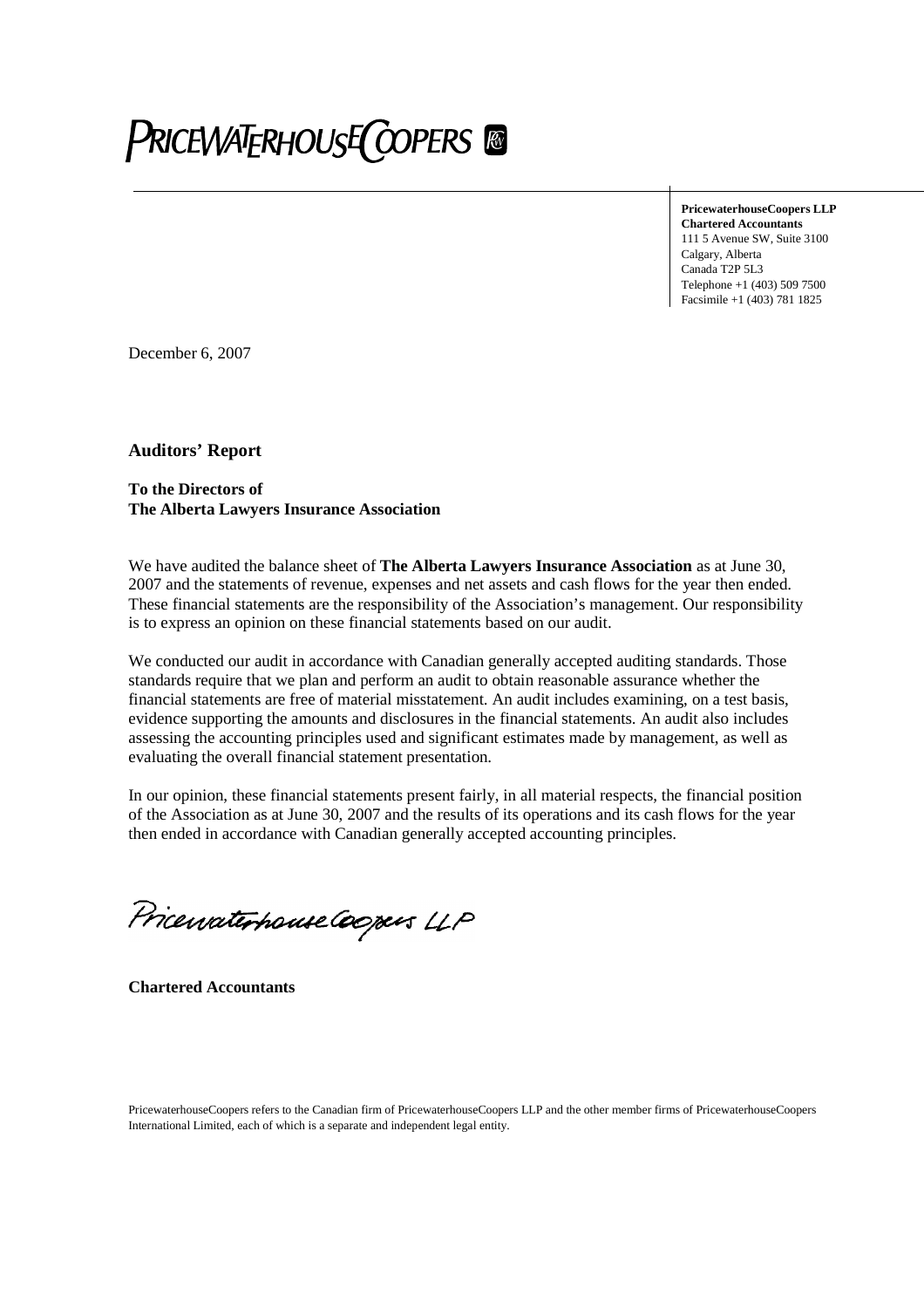# **The Alberta Lawyers Insurance Association**

Balance Sheet **As at June 30, 2007**

|                                                                                                                                                                        | 2007<br>\$                                             | 2006<br>\$                                                 |
|------------------------------------------------------------------------------------------------------------------------------------------------------------------------|--------------------------------------------------------|------------------------------------------------------------|
| <b>Assets</b>                                                                                                                                                          |                                                        |                                                            |
| <b>Current assets</b><br>Cash and cash equivalents<br>Accounts receivable<br>Accrued interest<br>Prepaid expenses<br>Due from (to) The Law Society of Alberta (note 6) | 12,335,545<br>4,227,519<br>449,173<br>82,540<br>26,745 | 13,249,455<br>2,984,735<br>461,042<br>1,078,127<br>(1,317) |
|                                                                                                                                                                        | 17, 121, 522                                           | 17,772,042                                                 |
| <b>Investments</b> – at cost (market value \$93,281,636; 2006 – \$84,985,432)                                                                                          | 72,688,387                                             | 64,429,132                                                 |
| <b>Capital assets</b> (note 3)                                                                                                                                         | 35,109                                                 | 18,948                                                     |
|                                                                                                                                                                        | 89,845,018                                             | 82,220,122                                                 |
| <b>Liabilities and Net Assets</b>                                                                                                                                      |                                                        |                                                            |
| <b>Current liabilities</b><br>Accounts payable and accrued liabilities<br>Deferred revenue                                                                             | 772,158<br>10,411,498<br>11,183,656                    | 727,842<br>12,043,246<br>12,771,088                        |
| <b>Reserve for claims and related costs (note 4)</b>                                                                                                                   | 43,212,867                                             | 43,510,000                                                 |
| <b>Net assets</b><br>Unrestricted<br>Share capital (note 5)                                                                                                            | 35,448,475<br>20                                       | 25,939,014<br>20                                           |
|                                                                                                                                                                        | 35,448,495                                             | 25,939,034                                                 |
|                                                                                                                                                                        | 89,845,018                                             | 82,220,122                                                 |

**Approved by the Board of Directors**

\_\_\_\_\_\_\_\_\_\_\_\_\_\_\_\_\_\_\_\_\_\_\_\_\_\_\_\_\_\_\_\_\_\_\_ Director \_\_\_\_\_\_\_\_\_\_\_\_\_\_\_\_\_\_\_\_\_\_\_\_\_\_\_\_\_\_\_\_\_\_\_ Director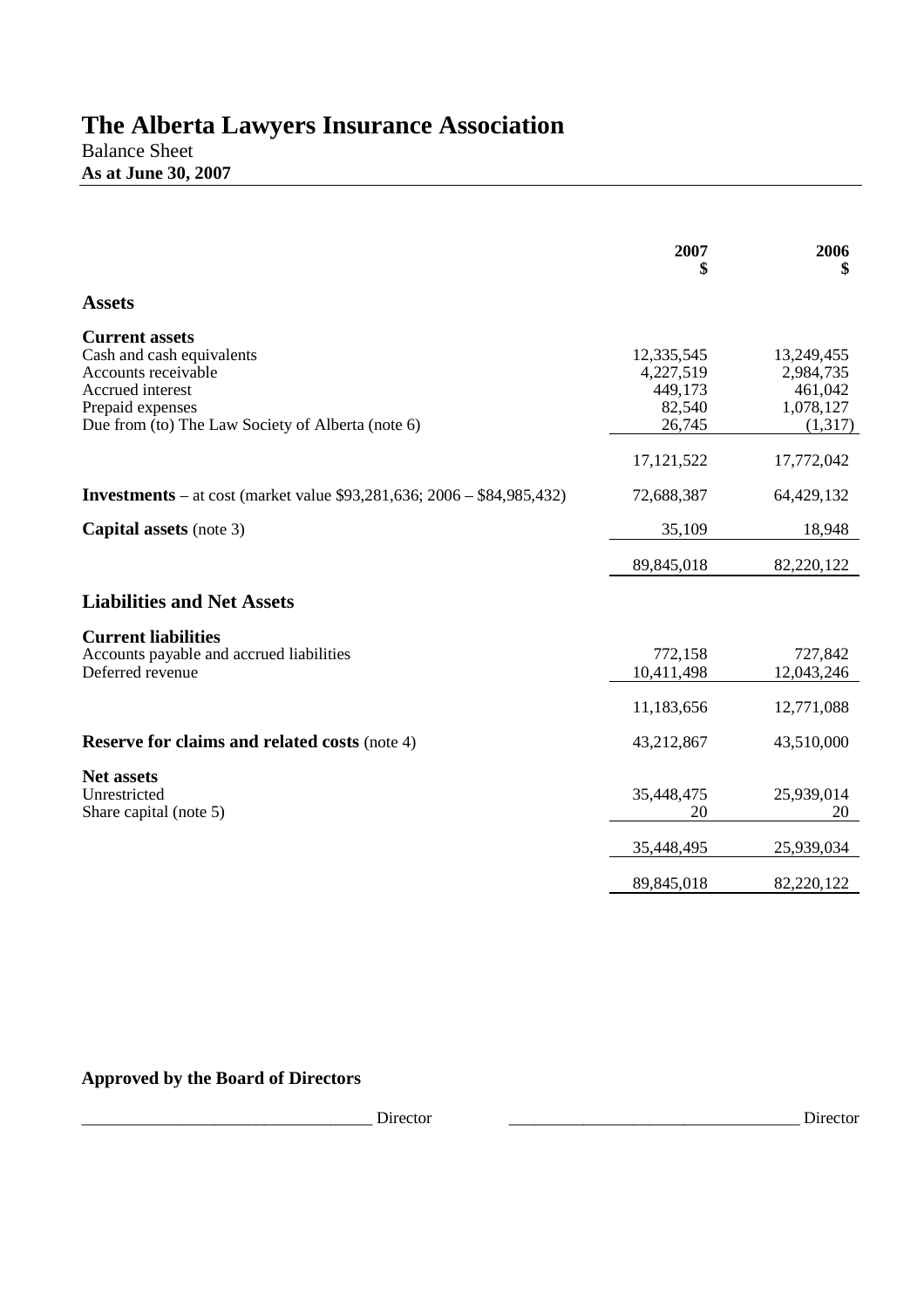### **The Alberta Lawyers Insurance Association**

Statement of Revenue, Expenses and Net Assets **For the year ended June 30, 2007**

|                                                                                                                                                                                                                                                                                                                                                 | 2007                                                                                                                    | 2006<br>\$                                                                                                              |
|-------------------------------------------------------------------------------------------------------------------------------------------------------------------------------------------------------------------------------------------------------------------------------------------------------------------------------------------------|-------------------------------------------------------------------------------------------------------------------------|-------------------------------------------------------------------------------------------------------------------------|
| <b>Revenue</b><br>Annual levy<br>Investment income                                                                                                                                                                                                                                                                                              | 12,693,669<br>10,964,911                                                                                                | 15,417,089<br>8,484,221                                                                                                 |
|                                                                                                                                                                                                                                                                                                                                                 | 23,658,580                                                                                                              | 23,901,310                                                                                                              |
| <b>Expenses</b><br>Provision for claims and related costs (note 4)<br>Premium paid to Canadian Lawyers Insurance Association<br>Salaries and employee benefits<br>Management fee (note 6)<br>Investment counsel fee<br>Administration<br>Consultant fees<br>Bad debt expense (recovery)<br>Loss prevention<br>Professional fees<br>Amortization | 9,677,132<br>2,003,328<br>1,167,548<br>835,583<br>248,368<br>98,342<br>87,166<br>(36,748)<br>12,450<br>43,783<br>12,167 | 10,267,074<br>2,580,656<br>1,061,876<br>782,452<br>258,717<br>125,977<br>51,339<br>47,921<br>46,540<br>17,420<br>16,579 |
|                                                                                                                                                                                                                                                                                                                                                 | 14, 149, 119                                                                                                            | 15,256,551                                                                                                              |
| Excess of revenue over expenses for the year                                                                                                                                                                                                                                                                                                    | 9,509,461                                                                                                               | 8,644,759                                                                                                               |
| Unrestricted net assets – Beginning of year                                                                                                                                                                                                                                                                                                     | 25,939,014                                                                                                              | 17,294,255                                                                                                              |
| Unrestricted net assets – End of year                                                                                                                                                                                                                                                                                                           | 35,448,475                                                                                                              | 25,939,014                                                                                                              |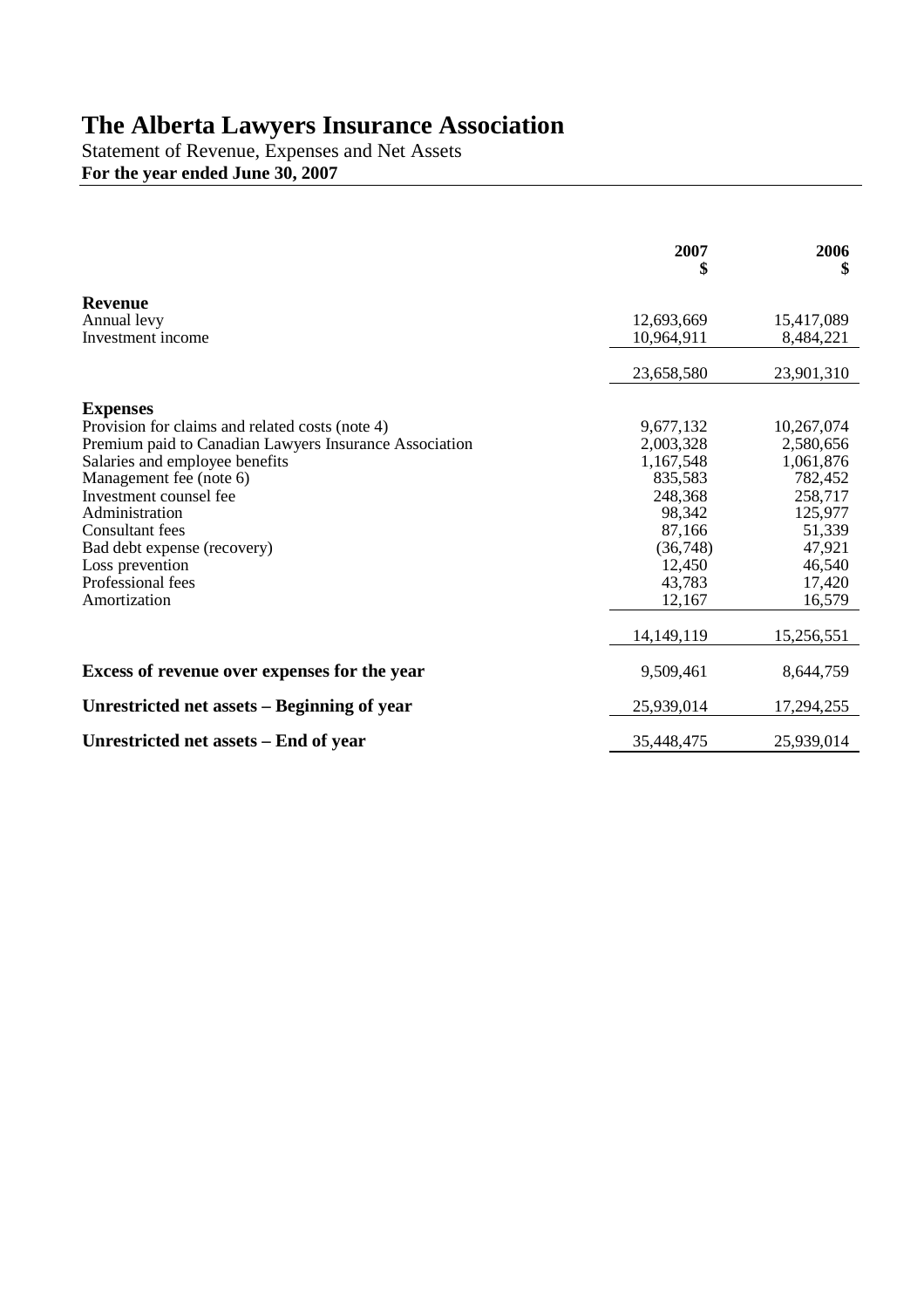### **The Alberta Lawyers Insurance Association**

Statement of Cash Flows **For the year ended June 30, 2007**

|                                                                                                                                                                                    | 2007<br>S                                | 2006                                        |
|------------------------------------------------------------------------------------------------------------------------------------------------------------------------------------|------------------------------------------|---------------------------------------------|
| Cash provided by (used in)                                                                                                                                                         |                                          |                                             |
| <b>Operating activities</b><br>Excess (deficiency) of revenue over expenses for the year<br>Items not affecting cash                                                               | 9,509,461                                | 8,644,759                                   |
| Amortization<br>Gain on sale of investments<br>Provision for claims and related costs (note 4)                                                                                     | 12,167<br>(7,040,516)<br>9,677,132       | 16,579<br>(5,343,217)<br>10,267,074         |
| Changes in non-cash working capital items<br>Claims and related costs paid – net of recoveries (note 4)                                                                            | 12,158,244<br>(1,850,822)<br>(9,974,265) | 13,585,195<br>(1,770,944)<br>(11,833,074)   |
|                                                                                                                                                                                    | 333,157                                  | (18, 823)                                   |
| <b>Investing and financing activities</b><br>Proceeds on disposal of investments<br>Purchase of investments<br>Purchase of capital assets<br>Proceeds on issuance of share capital | 44,807,257<br>(46,025,996)<br>(28, 328)  | 10,470,090<br>(12,869,459)<br>(4,560)<br>20 |
|                                                                                                                                                                                    | (1,247,067)                              | (2,403,909)                                 |
| Decrease in cash and cash equivalents                                                                                                                                              | (913, 910)                               | (2,422,732)                                 |
| Cash and cash equivalents – Beginning of year                                                                                                                                      | 13,249,455                               | 15,672,187                                  |
| Cash and cash equivalents – End of year                                                                                                                                            | 12,335,545                               | 13,249,455                                  |
| Cash and cash equivalents are comprised of<br>Cash<br>Short-term investments                                                                                                       | 5,978,027<br>6,357,518                   | 3,774,595<br>9,474,860                      |
|                                                                                                                                                                                    | 12,335,545                               | 13,249,455                                  |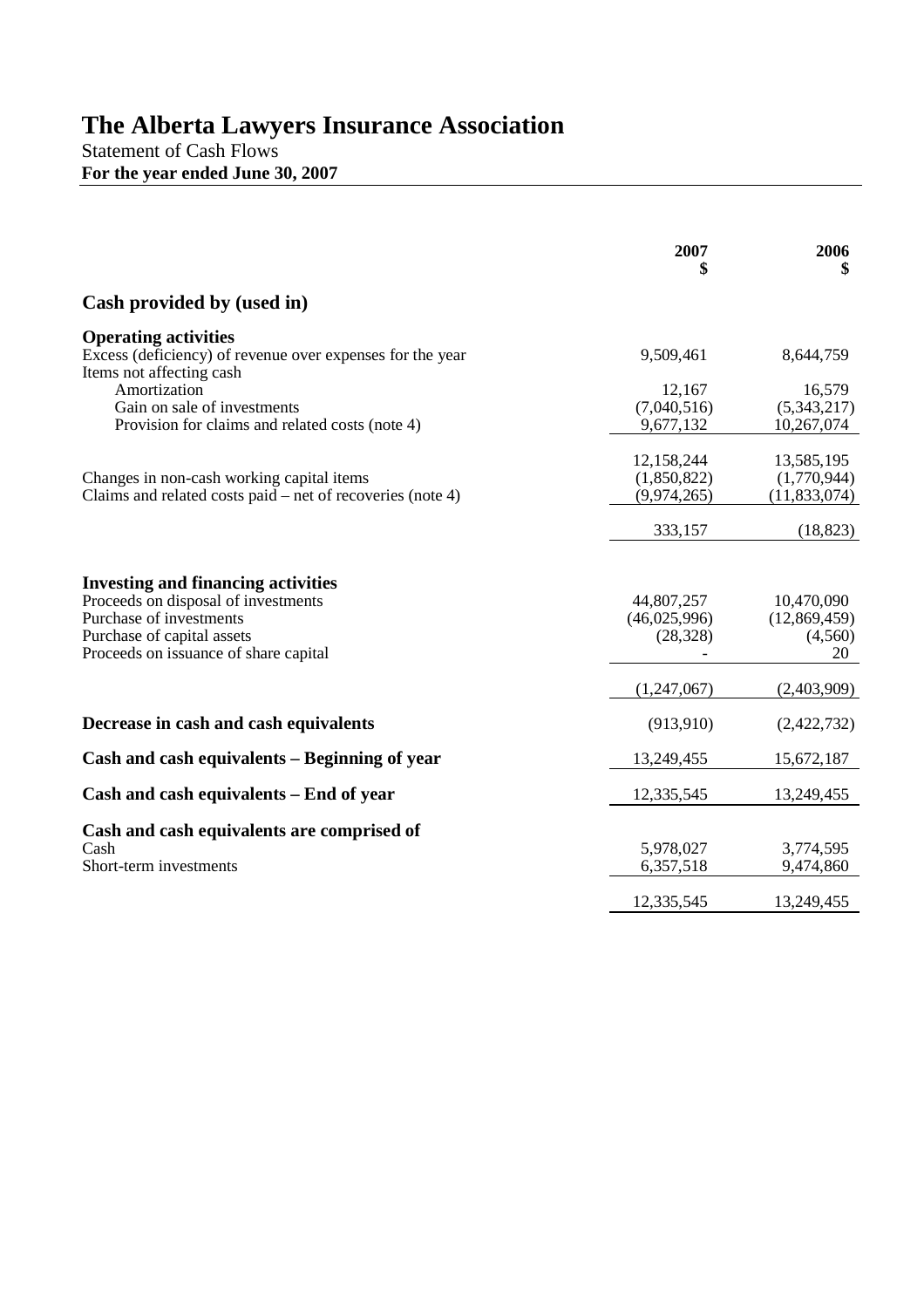#### **1 General**

The Alberta Lawyers Insurance Association (the "Association") was incorporated on June 6, 1988 under Part 9 of the Companies Act of Alberta, chapter C-21, RSA 2000. On January 30, 2006, the Association was converted from a company limited by guarantee to a company limited by shares (see note 5). The Association administers a program under which members have mandatory coverage for errors and omissions of \$1,000,000 per occurrence, with an annual aggregate limit of \$2,000,000. The Association has contracted with the Canadian Lawyers Insurance Association ("CLIA") for group coverage subject to a group deductible of \$300,000 for each claim. The Association is subject to premiums and other assessments that may arise from the agreement with CLIA. The Association meets the qualifications of a non-profit organization as defined by the Income Tax Act and as such is exempt from taxes.

#### **2 Summary of significant accounting policies**

#### **Revenue recognition**

The levy is determined annually in June and amounts are due from members prior to July 1st. Levy revenue is recorded evenly throughout the year. Amounts received or receivable from members that pertain to the period subsequent to the year end are recorded as deferred revenue.

#### **Provision for claims and related costs**

The provision for claims and related costs is based upon the change from year to year in the reinsurance recoverables and reserve for claims and related cost. The reserve value is based on the greater of the Association's estimate of the cost of claims during the current year and the actuarial computed discounted cost of possible claims for the current year.

The Association's actuary is engaged to provide an annual valuation of the reserve for claims and related costs in accordance with the standards of practice adopted by the Canadian Institute of Actuaries. For the purpose of the actuarial valuation, the actuary is making use of certain information contained in the Association's financial records.

#### **Recoveries**

Recoveries for claims and related costs from insurers and other third parties are recorded when they can be reasonably estimated and collectibility is reasonably assured. Otherwise, the recovery is recorded when received.

#### **Cash and cash equivalents**

Cash and cash equivalents include cash and short-term investments comprised of treasury bills that mature within 90 days and are readily convertible to known amounts of cash and are insignificant risk of change in value.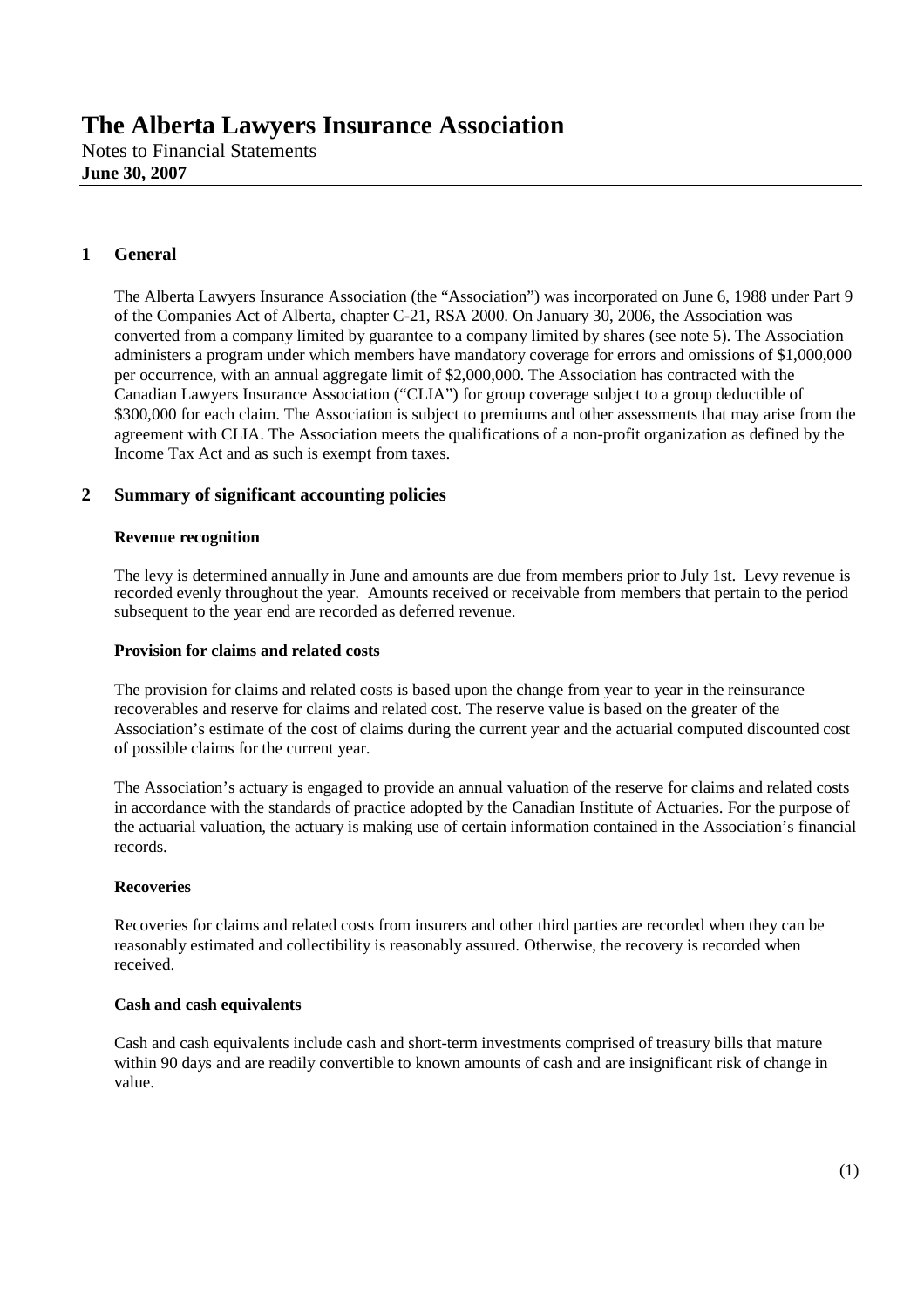#### **Investments**

Long-term investments are recorded at cost and are written down to market value only if there is a permanent impairment in value. Cost is determined on a weighted average basis using the purchase date.

#### **Capital assets**

Capital assets are recorded at cost net of accumulated amortization. Amortization is calculated on a straight-line basis at the following annual rates:

| Furniture and equipment | 20%     |
|-------------------------|---------|
| Computer                | 33 1/3% |

#### **Donated services**

A portion of the Association's work is dependent on the services of volunteers, in particular the significant contribution of the Benchers, the Insurance Committee, and the Claims Committee. These services are not normally purchased by the Association and, due to the difficulty in determining their fair value, donated services are not recognized in these financial statements.

#### **Use of estimates**

Some items in the financial statements are measured using management's best estimates based on assumptions that reflect the most probable set of economic conditions and planned course of action. The most significant of these is an estimate for the reserve for claims and related costs. It is possible, based on existing knowledge, that changes in the future conditions would require a material change in the recognized amounts of certain items.

#### **Comparative figures**

Certain prior year figures have been reclassified to conform to the current year's presentation.

#### **3 Capital assets**

|                                     | 2007             |                                          |                  | 2006             |  |
|-------------------------------------|------------------|------------------------------------------|------------------|------------------|--|
|                                     | Cost<br>\$       | <b>Accumulated</b><br>amortization<br>\$ | <b>Net</b><br>\$ | <b>Net</b><br>\$ |  |
| Furniture and equipment<br>Computer | 17,627<br>73,845 | 10,515<br>45,848                         | 7,112<br>27,997  | 10,637<br>8,311  |  |
|                                     | 91,472           | 56,363                                   | 35,109           | 18,948           |  |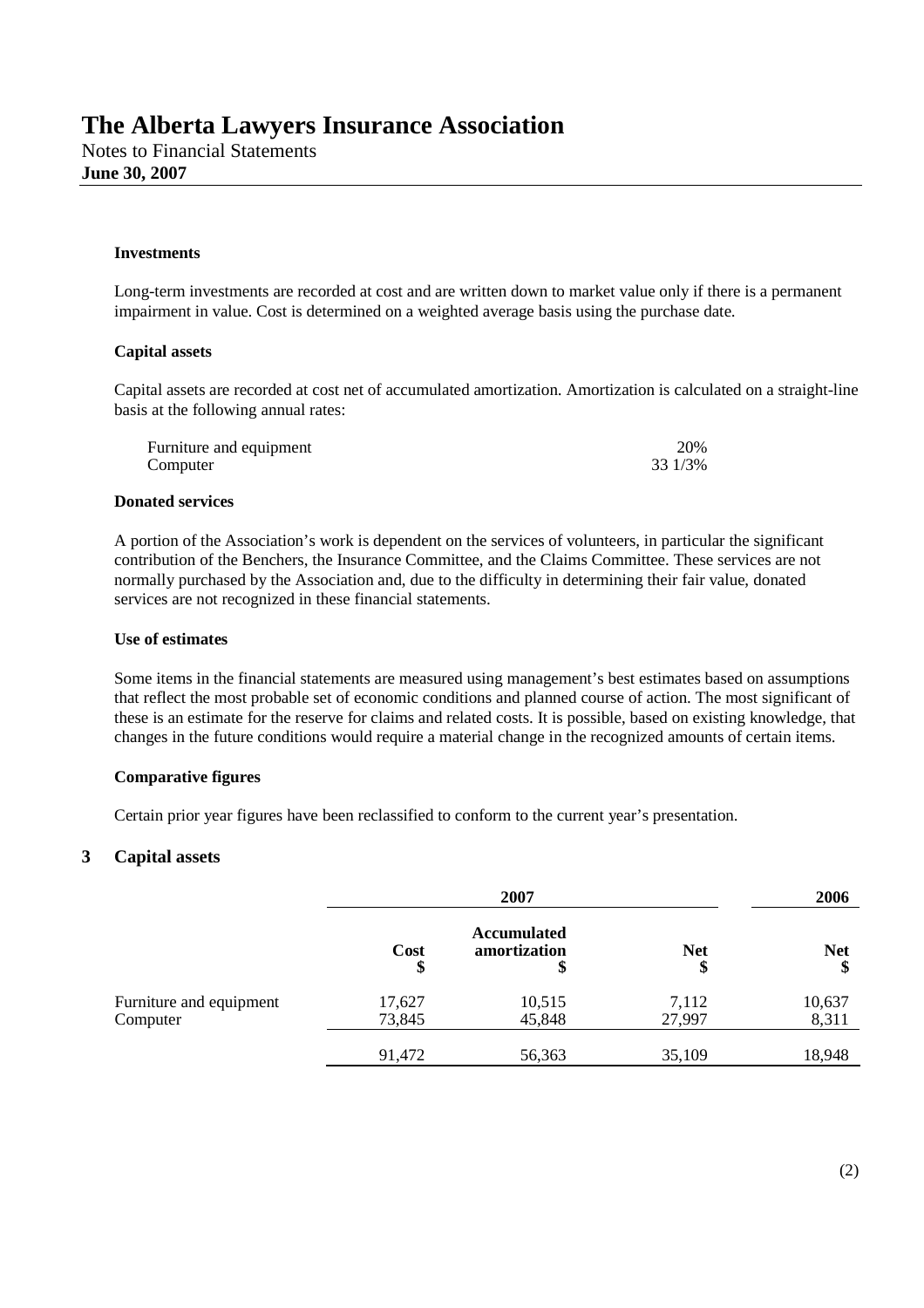#### **4 Reserve for claims and related costs**

The change in the reserve for claims and related costs is summarized as follows:

| Reserve for claims and related costs – Beginning of year<br>Claims paid and accrued<br>Related costs paid and accrued<br>Recoveries | 43,510,000<br>(9,540,418)<br>(3,664,807)<br>3,230,960 | 45,243,000<br>(11, 643, 394)<br>(3,682,280)<br>3,492,600 |
|-------------------------------------------------------------------------------------------------------------------------------------|-------------------------------------------------------|----------------------------------------------------------|
| Increase due to claims experience                                                                                                   | 33, 535, 735<br>9,677,132                             | 33,409,926<br>10,100,074                                 |
| Reserve for claims and related costs – End of year                                                                                  | 43,212,867                                            | 43,510,000                                               |

A portion of the reserve for claims and related costs is expected to be paid within the next fiscal year. This amount cannot be reasonably determined and therefore has not been included in current liabilities.

The discount rate applied by the actuary at June 30, 2007 is 5%  $(2006 - 5.5\%)$ . The undiscounted reserve balance at June 30, 2007 is \$45,047,983.

#### **5 Share capital**

On January 30, 2006, the Association, by application to the Court of Queen's Bench, was converted from a company limited by guarantee to a company limited by shares. As a result of this conversion, share capital of \$20 was issued representing four common shares; three shares issued to The Law Society of Alberta ("LSA") and one common share issued to the person from time to time holding the office of Executive Director of The Law Society of Alberta, as bare trustee for The Law Society of Alberta.

#### **6 Related party transactions**

As described in note 5, the Association is a wholly owned subsidiary of LSA. During the year, the Association paid LSA an amount of \$835,583 (2006 – \$782,452) for management fees. The balance due from the LSA at June 30 of \$26,745 (2006 due to  $LSA - $1,317$ ) is non-interest bearing and due on demand.

#### **7 Financial instruments**

The Association's financial instruments are cash and cash equivalents, accounts receivable, accrued interest, reinsurance recoverables, due from (to) The Law Society of Alberta, investments, accounts payable and accrued liabilities, and reserve for claims and related costs.

The fair market value of all financial instruments, except for investments and reserve for claims and related costs, approximate book value due to their short-term nature. The fair market value of investments has been disclosed on the balance sheet. The fair value of reserve for claims and related costs have not been determined due to difficulty in estimating their value.